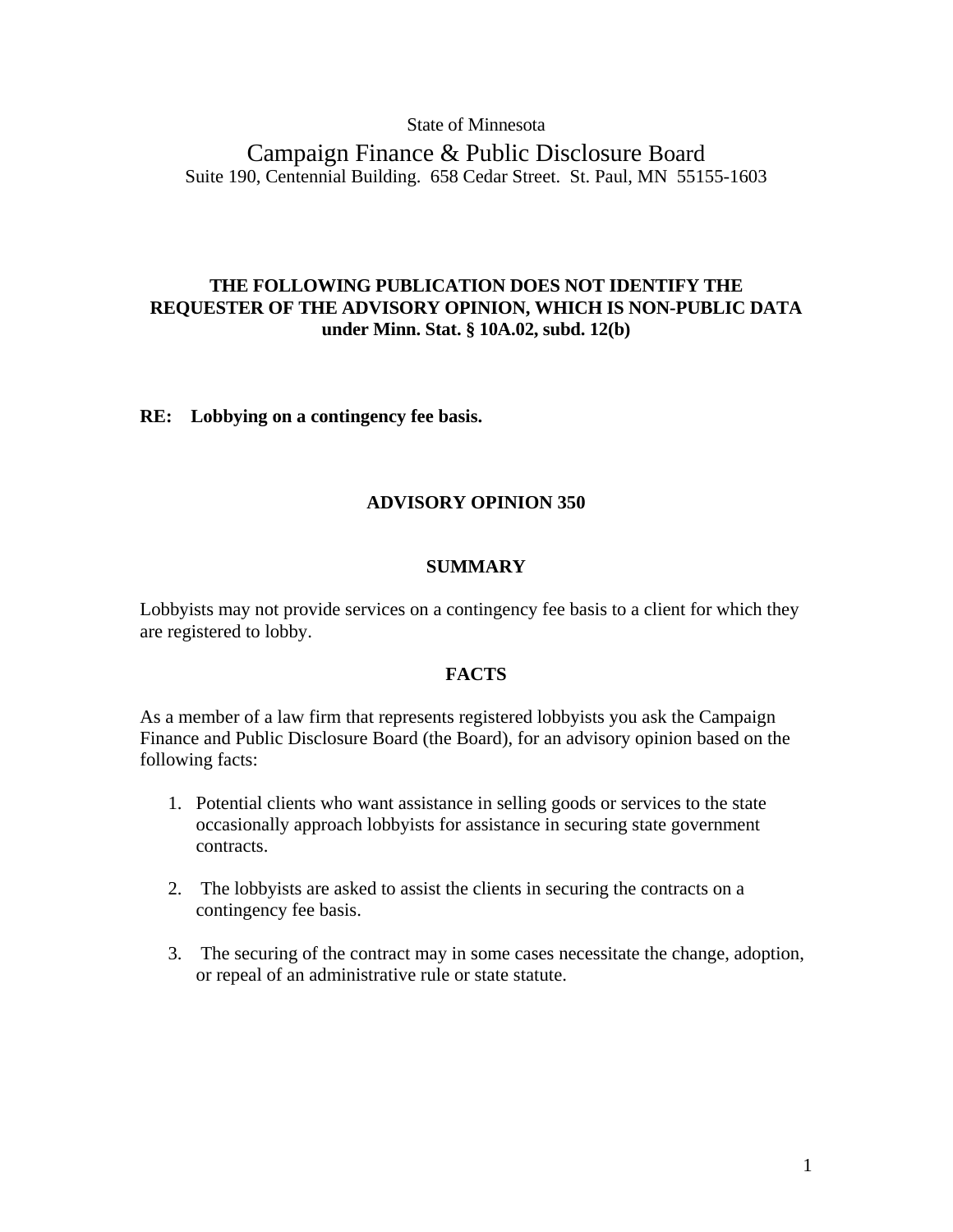## **ISSUE ONE**

Does Minnesota Statutes Chapter 10A prohibit a lobbyist from accepting compensation dependent in the clients being awarded a state procurement contract to sell goods and services to the state?

## **OPINION**

If the effort to secure the contract will not require legislative action or the amendment, adoption, or repeal of an administrative rule, the services provided to the client do not meet the definition of lobbying provided in Minn. Stat. §10A.01, subd. 21. If an individual is not lobbying, the compensation they receive for their services is not limited by the prohibition on contingent fees contained in Minn. Stat. §10A.06.

#### **ISSUE TWO**

In the event that a lobbyist, as part of its representation of the client in the contract procurement process must work to change a law or administrative rule, may the lobbyist lawfully be paid a contingent fee for work dedicated to the procurement process and charge a non-contingent fee for legislative work?

#### **OPINION**

No. The selling of goods or services and the effort to influence a legislative or administrative action that allows the awarding of the contract to purchase the goods or services, are mutually dependent on each other for success. A lobbyist cannot build a wall of separation that allows them to think and act on one aspect of securing a state contract without considering the impact the actions will have on their lobbying efforts to influence legislative or administrative action that will make the contract possible.

#### **ISSUE THREE**

May a lobbyist collect a contingent fee from a client that is successful in the procurement process and charge a non-contingent fee to the same client for unrelated legislative or administrative work?

## **OPINION**

No. Individuals register with the Board as a lobbyist for a given client because they are providing the service of attempting to influence legislative or administrative action. Compensation from a client to a lobbyist is regulated by Minn. Stat. 10A.06, which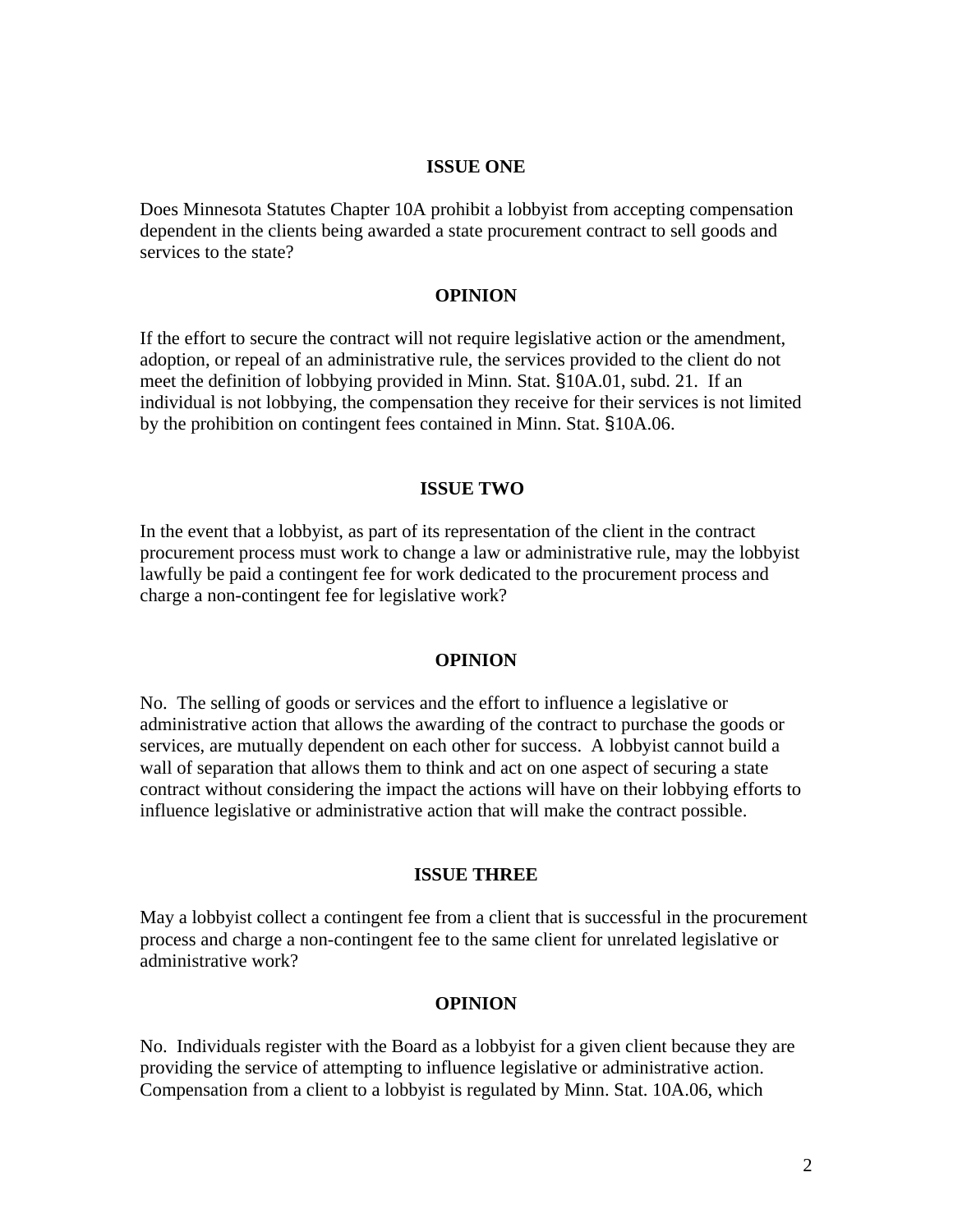prohibits contingent fees. **An** individual may be compensated in accordance with Minn. Stat. 10A.06 for providing lobbying services to one client, and also provide assistance other than lobbying to a separate client under a different compensation arrangement. probibits contingent fees. An individual may be compensated in accordance with Minn.<br>
Stat. 10A.06 for providing lobbying services to one client, and also provide assistance<br>
other than lobbying to a separate client under

Canpaign Finance and Public Disclosure Board

 $\overline{3}$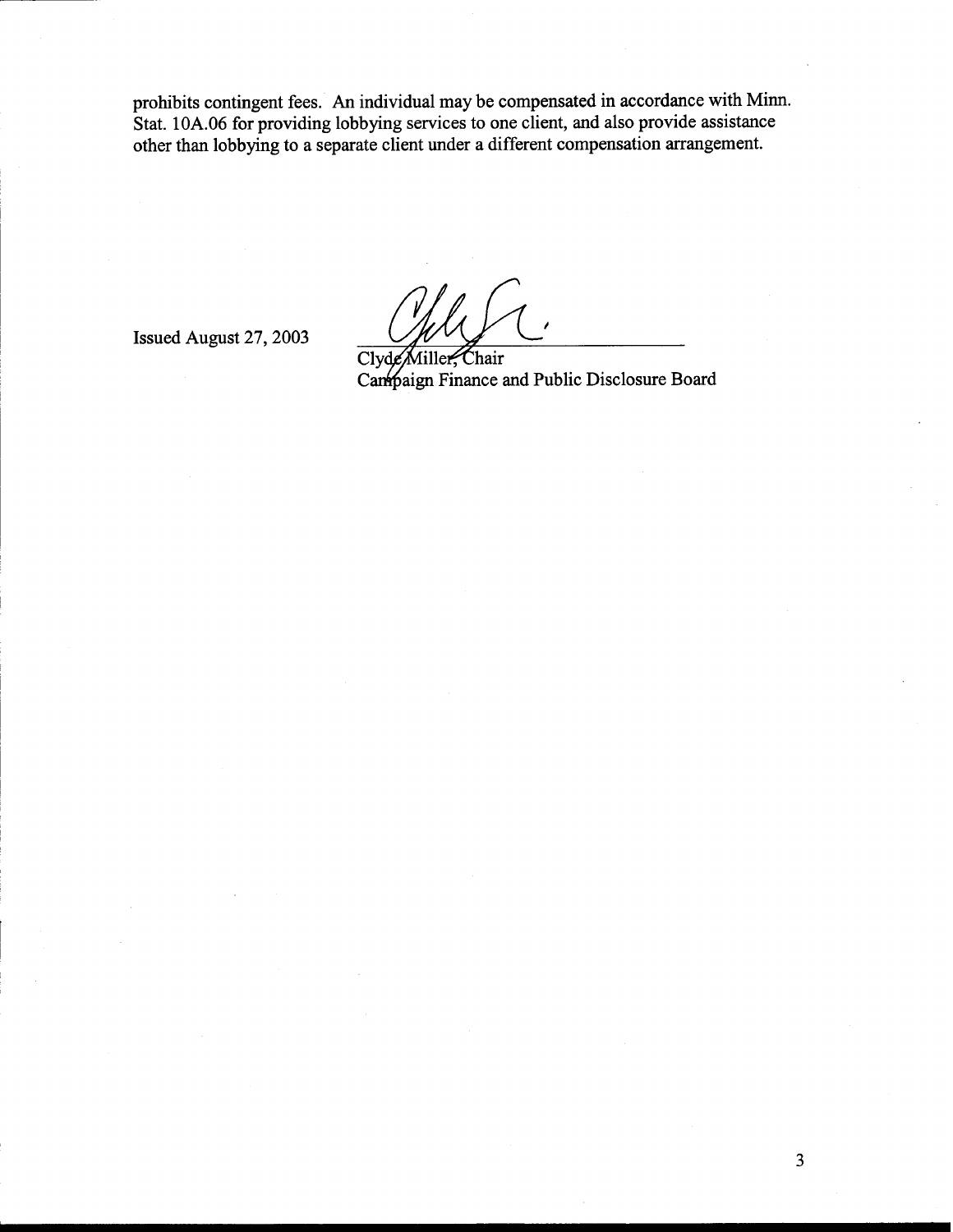# **Cited Statutes**

## **10A.01 Definitions**.

Subd. 2. **Administrative action**. "Administrative action" means an action by any official, board, commission or agency of the executive branch to adopt, amend, or repeal a rule under chapter 14. "Administrative action" does not include the application or administration of an adopted rule, except in cases of rate setting, power plant and powerline siting, and granting of certificates of need under section 216B.243.

## Subd. 21. **Lobbyist.**

(a) "Lobbyist" means an individual:

(1) engaged for pay or other consideration of more than \$3,000 from all sources in any year, for the purpose of attempting to influence legislative or administrative action, or the official action of a metropolitan governmental unit, by communicating or urging others to communicate with public or local officials; or

(2) who spends more than \$250, not including the individual's own traveling expenses and membership dues, in any year for the purpose of attempting to influence legislative or administrative action, or the official action of a metropolitan governmental unit, by communicating or urging others to communicate with public or local officials.

(b) "Lobbyist" does not include:

(1) a public official;

(2) an employee of the state, including an employee of any of the public higher education systems;

(3) an elected local official;

 (4) a nonelected local official or an employee of a political subdivision acting in an official capacity, unless the nonelected official or employee of a political subdivision spends more than 50 hours in any month attempting to influence legislative or administrative action, or the official action of a metropolitan governmental unit other than the political subdivision employing the official or employee, by communicating or urging others to communicate with public or local officials, including time spent monitoring legislative or administrative action, or the official action of a metropolitan governmental unit, and related research, analysis, and compilation and dissemination of information relating to legislative or administrative policy in this state, or to the policies of metropolitan governmental units;